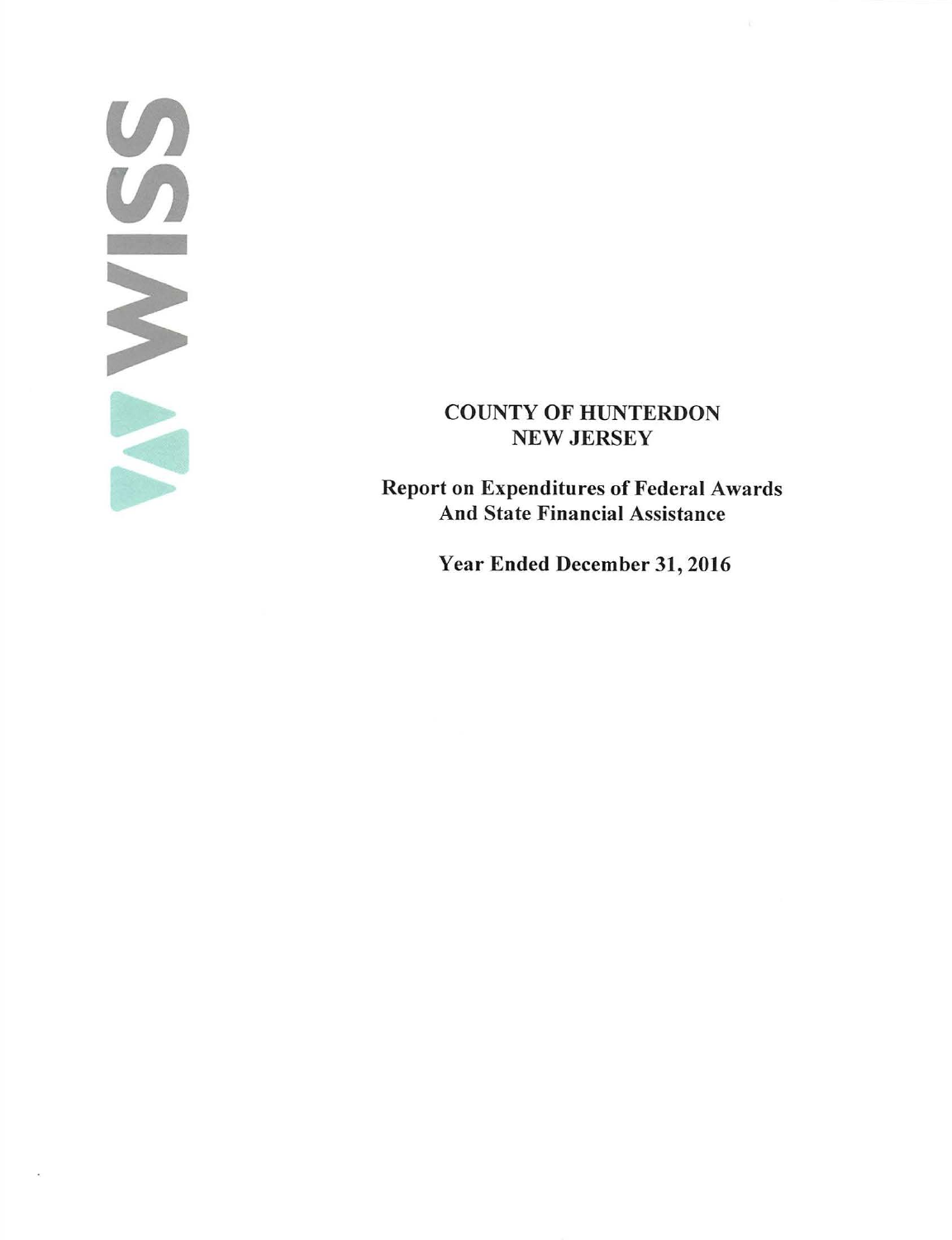## **COUNTY OF HUNTERDON, NEW JERSEY**

# **Report on Expenditures of Federal Awards And State Financial Assistance**

# **Year ended December 31, 2016**

# **Table of Contents**

| Report on Compliance for Each Major Federal and State Program; Report and on<br>Internal Control Over Compliance; and Report on the Schedule of Expenditures<br>of Federal Awards Required by the Uniform Guidance and Schedule of |                |
|------------------------------------------------------------------------------------------------------------------------------------------------------------------------------------------------------------------------------------|----------------|
| Expenditures of State Financial Assistance Required by New Jersey OMB<br>Circular 15-08                                                                                                                                            |                |
| Schedule of Expenditures of Federal Awards                                                                                                                                                                                         | $\overline{4}$ |
| Schedule of Expenditures of State Financial Assistance                                                                                                                                                                             | 7              |
| Notes to the Schedules of Expenditures of Federal Awards and State Financial Assistance                                                                                                                                            | 10             |
| Schedule of Findings and Questioned Costs                                                                                                                                                                                          | 11             |
| <b>Summary Schedule of Prior Audit Findings</b>                                                                                                                                                                                    | 16             |

### **Reports Issued Separately**

Regulatory Basis Financial Statements

Report on Internal Control Over Financial Reporting and on Compliance and Other Matters Based on an Audit of Financial Statements Performed in Accordance with *Government Auditing Standards*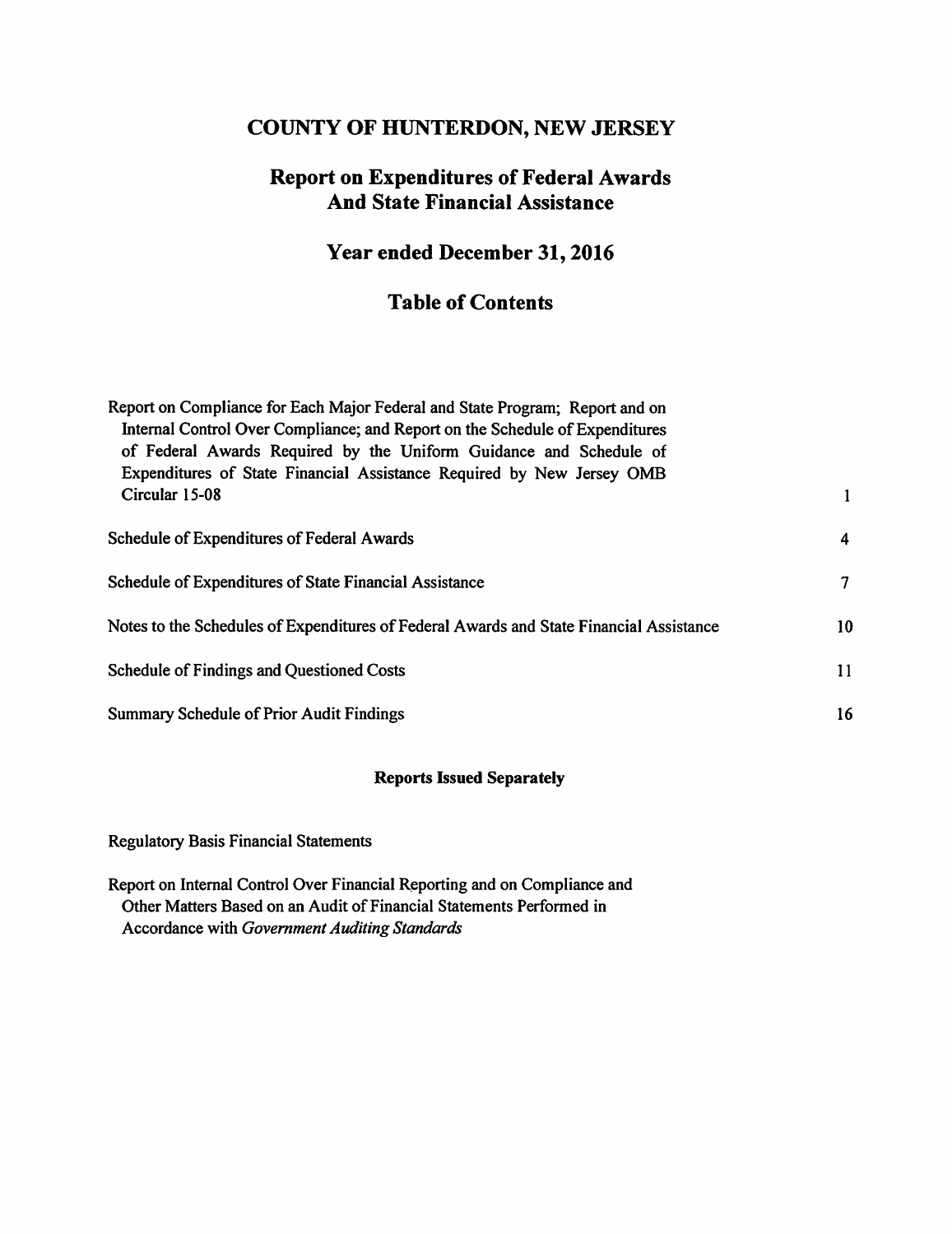

#### REPORT ON COMPLIANCE FOR EACH MAJOR FEDERAL AND STATE PROGRAM; **REPORT ON INTERNAL CONTROL OVER COMPLIANCE; AND REPORT ON THE**  SCHEDULE OF EXPENDITURES OF FEDERAL AWARDS REQUIRED BY THE UNIFORM **GUIDANCE AND SCHEDULE OF EXPENDITURES OF STATE FINANCIAL ASSISTANCE REQUIRED NEW JERSEY 0MB CIRCULAR 15-08**

Independent Auditors' Report

Honorable Members of the Board of Chosen Freeholders County of Hunterdon Flemington, New Jersey

#### **Report on Compliance for Each Major Federal and State Program**

We have audited Hunterdon County's (the "County") compliance with the types of compliance requirements described in the *0MB Compliance Supplement* and State of New Jersey Department of Treasury, 0MB Circular 15-08 that could have a direct and material effect on each of the County's major federal and state programs for the year ended December 31, 2016. The County's major federal and state programs are identified in the summary of the auditors' results section of the accompanying schedule of findings and questioned costs. The CFDA Number 14.87 1-Section 8 Housing Choice Vouchers, CFDA Number 14.879- Section 8 Housing Mainstream, CFDA Number 10.551-Supplemental Nutrition Assistance Program, CFDA Number 93.558-Temporary Assistance for Needy Families, Grant Number 100-054-7550-12 l-WFNJ General Assistance, Grant Number 100-054-7550-125 General Administrative Costs and Grant Number 100-054-7550-121-Supplemental Security Income are identified in the accompanying schedule of findings and questioned costs as major federal and state programs and were audited by other auditors whose reports have been furnished to us. Our opinion on compliance, insofar as it relates to CFDA Number 14.871-Section 8 Housing Choice Vouchers, CFDA Number 14.879-Section 8 Housing Mainstream, CFDA Number 10.55 1- Supplemental Nutrition Assistance Program, CFDA Number 93.558-Temporary Assistance for Needy Families, Grant Number 100-054-7550-121-WFNJ General Assistance, Grant Number 100-054-7550-125 General Administrative Costs and Grant Number 100-054-7550-121-Supplemental Security Income, is based on the reports of the other auditors.

#### **Management's Responsibility**

Management is responsible for compliance with federal and state statutes, regulations, and the terms and conditions of federal and state awards applicable to its federal and state programs.



#### WISS & COMPANY, LLP

354 Eisenhower Parkway, Suite 1850 Livingston. NJ 07039 973.994.9400

5 Bartles Corner Road Flemington. NJ 08822 908.782.7300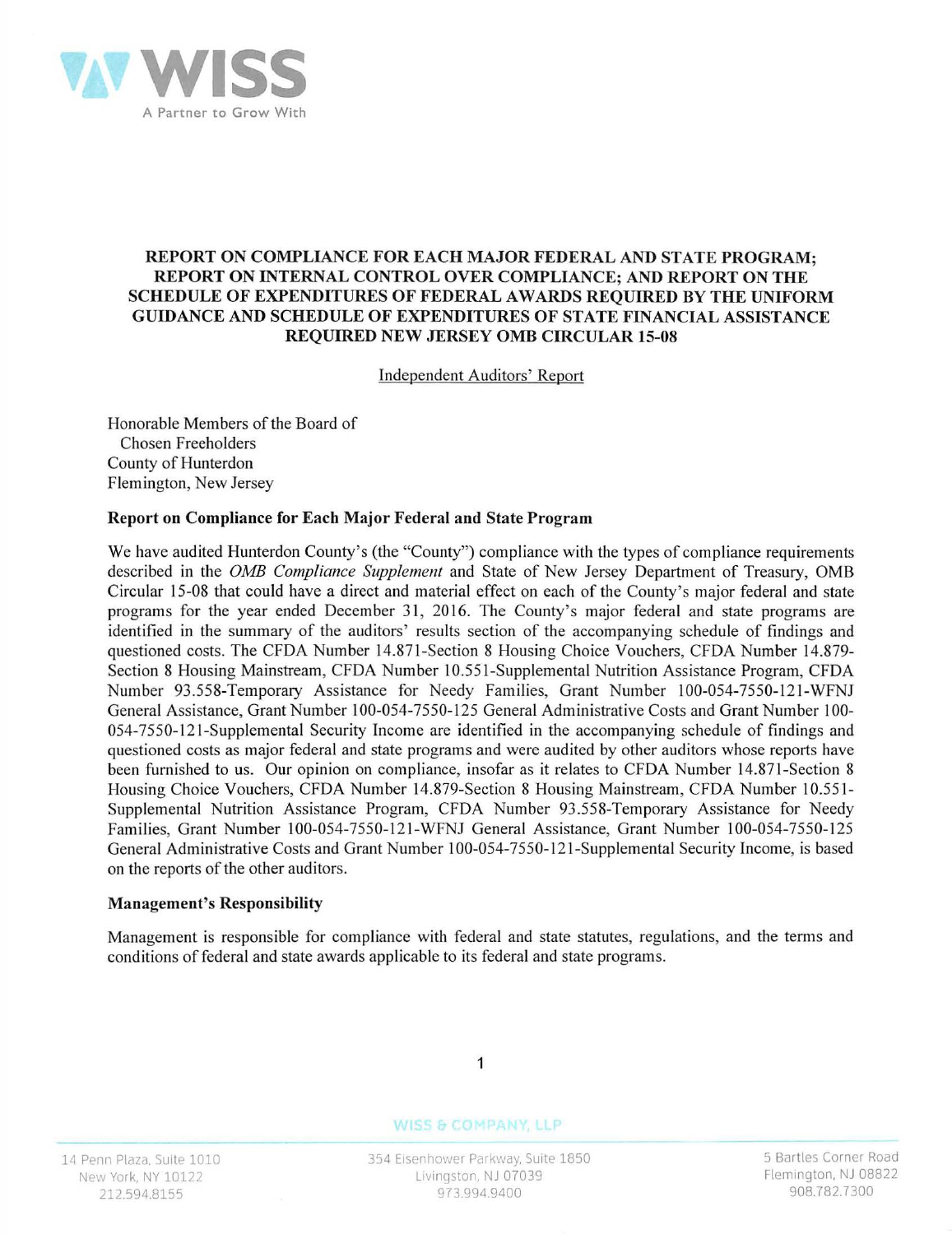#### **Auditors' Responsibility**

Our responsibility is to express an opinion on compliance for each of the County's major federal and state programs based on our audit of the types of compliance requirements referred to above. We did not audit the compliance of the federal and state programs mentioned above and our opinion, insofar as it relates to those federal and state programs is based solely on the report of the other auditors. We conducted our audit of compliance in accordance with auditing standards generally accepted in the United States of America; the standards applicable to financial audits contained in *Government Auditing Standards,* issued by the Comptroller General of the United States; the audit requirements of Title 2 U.S. Code of Federal Regulations Part 200, *Uniform Administrative Requirements, Cost Principles, and Audit Requirements for Federal Awards* (Uniform Guidance) and New Jersey 0MB Circular 15-08 *Single Audit Policy for Recipients of Federal Grants, State Grants, and State Aid.* Those standards, the Uniform Guidance and New Jersey 0MB Circular 15-08 require that we plan and perform the audit to obtain reasonable assurance about whether noncompliance with the types of compliance requirements referred to above that could have a direct and material effect on a major federal or state program occurred. An audit includes examining, on a test basis, evidence about the County's compliance with those requirements and performing such other procedures as we considered necessary in the circumstances.

We believe that our audit provides a reasonable basis for our opinion on compliance for each major federal and state program. However, our audit does not provide a legal determination of the County's compliance.

#### **Opinion on Each Major Federal and State Program**

In our opinion, based on our audit and the reports of the other auditors, the County complied, in all material respects, with the types of compliance requirements referred to above that could have a direct and material effect on each of its major federal and state programs for the year ended December 31, 2016.

#### **Report on Internal Control Over Compliance**

Management of the County is responsible for establishing and maintaining effective internal control over compliance with the types of compliance requirements referred to above. In planning and performing our audit of compliance, we considered the County's internal control over compliance with the types of requirements that could have a d irect and material effect on each major federal and state p rogram to determine the auditing procedures that are appropriate in the circumstances for the purpose of expressing an opinion on compliance for each major federal and state program and to test and report on internal control over compliance in accordance with the Uniform Guidance and New Jersey 0MB Circular 15-08, but not for the purpose of expressing an opinion on the effectiveness of internal control over compliance. Accordingly, we do not express an opinion on the effectiveness of the County's internal control over compliance.

A *deficiency in internal control over compliance* exists when the design or operation of a control over compliance does not allow management or employees, in the normal course of performing their assigned functions, to prevent, or detect and correct, noncompliance with a type of compliance requirement of a federal or state program on a timely basis. A *material weakness in internal control over compliance* is a deficiency, or combination of deficiencies, in internal control over compliance, such that there is a reasonable possibility that material noncompliance with a type of compliance requirement of a federal or state program will not be prevented, or detected and corrected, on a timely basis. A *significant deficiency in internal control over compliance* is a deficiency, or a combination of deficiencies, in internal control over compliance with a type of compliance requirement of a federal or state program that is less severe than a material weakness in internal control over compliance, yet important enough to merit attention by those charged with governance.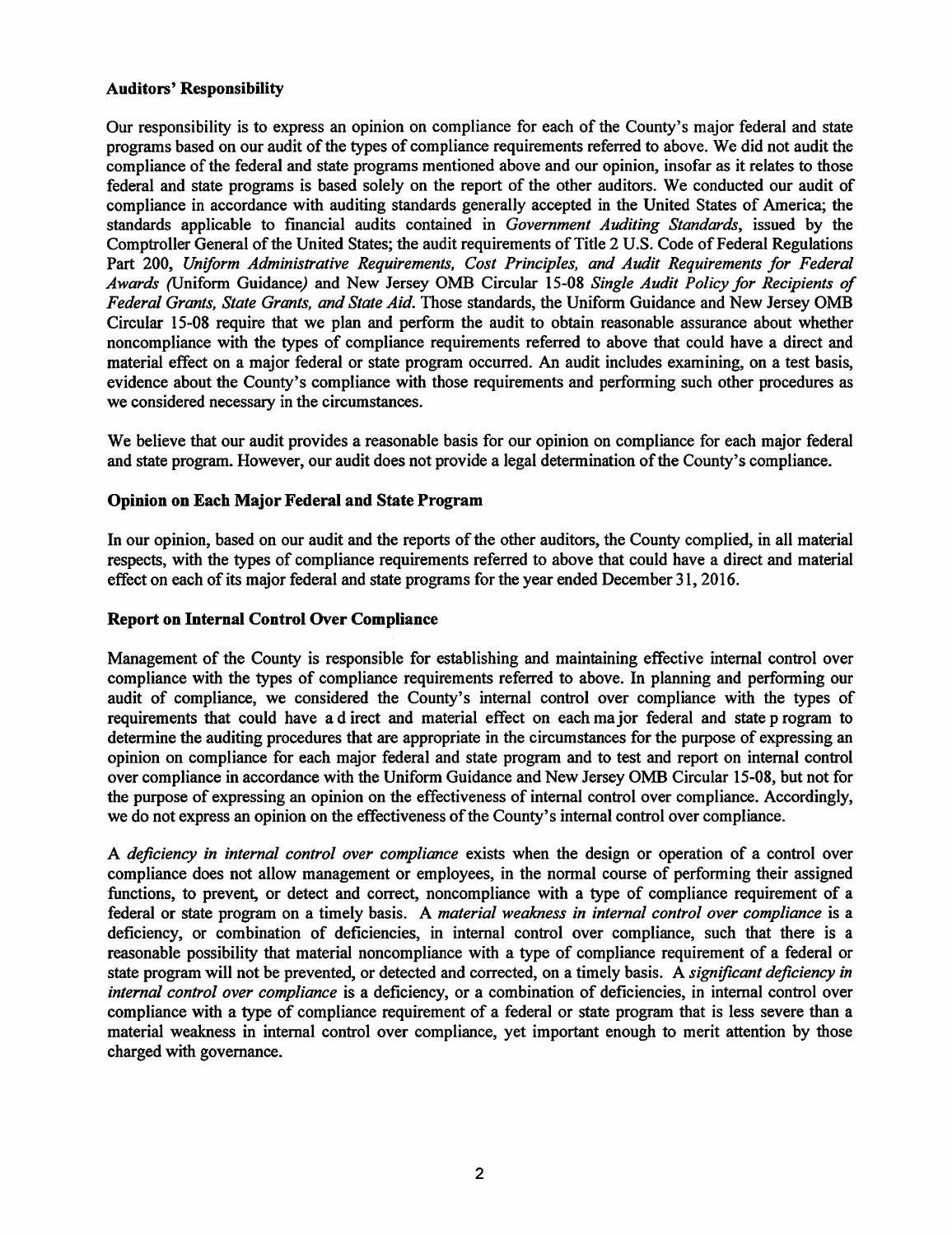Our consideration of internal control over compliance was for the limited purpose described in the first paragraph of this section and was not designed to identify all deficiencies in internal control over compliance that might be material weaknesses or significant deficiencies. We did not identify any deficiencies in internal control over compliance that we consider to be material weaknesses. However, material weaknesses may exist that have not been identified.

#### **Purpose of this Report**

The purpose of this report on internal control over compliance is solely to describe the scope of our testing of internal control over compliance and the results of that testing based on the requirements of the Uniform Guidance and New Jersey 0MB Circular 15-08. Accordingly, this report is not suitable for any other purpose.

#### **Report on Schedules of Expenditures of Federal Awards and State Financial Assistance as Required by the Uniform Guidance and New Jersey 0MB Circular 15-08**

We have audited the regulatory-basis financial statements of the County as of and for the year ended December 31, 2016, and the related notes to the financial statements, which collectively comprise the County's basic regulatory-basis financial statements. We issued our report thereon dated September 29, 2017 which contained an adverse opinion in accordance with accounting principles generally accepted in the United States of America because of the regulatory-basis of accounting, and an unmodified opinion in conformity with the basis of accounting prescribed by the Division of Local Government Services, Department of Community Affairs, State of New Jersey (the "Division") which is a basis of accounting other than accounting principles generally accepted in the United States of America, to meet the requirements of the Division. Our audit was conducted for the purpose of forming an opinion on the regulatory-basis financial statements that collectively comprise the County's basic regulatory-basis financial statements. The accompanying schedules of expenditures of federal awards and state financial assistance are presented for purposes of additional analysis as required by the Uniform Guidance and New Jersey 0MB Circular 15-08 and are not a required part of the regulatory-basis financial statements. Such information is the responsibility of management and was derived from and relates directly to the underlying accounting and other records used to prepare the regulatory-basis financial statements. The information has been subjected to the auditing procedures applied in the audit of the regulatory-basis financial statements and certain additional procedures, including comparing and reconciling such information directly to the underlying accounting and other records used to prepare the basic regulatory-basis financial statements or to the regulatory-basis financial statements themselves, and other additional procedures in accordance with auditing standards generally accepted in the United States of America. In our opinion, the schedules of expenditures of federal awards and state financial assistance are fairly stated in all material respects in relation to the regulatory-basis financial statements as a whole.

Sutt a. Celland

Scott A. Clelland Registered Municipal Accountant No.455

Wise & Company

WISS & **COMPANY,** LLP

Livingston, New Jersey September 29, 2017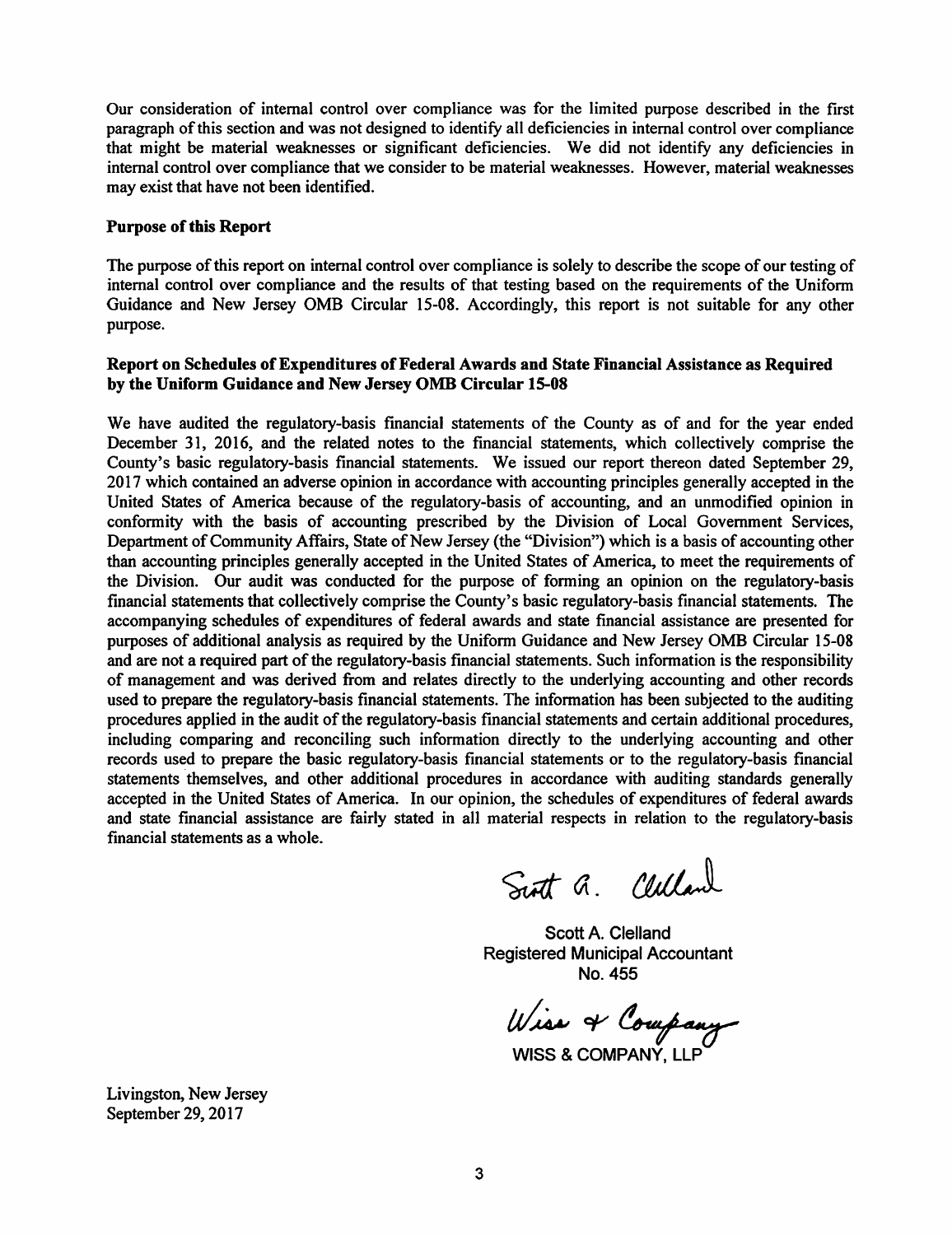# County of Hunterdon<br>County of Hunterdon, New Jersey

#### Schedule of Expenditures of Federal Awards

Year Ended December 31, 2016

|                                                      |                                                                 |         |                    |                   |              |                            | 2016                |              |
|------------------------------------------------------|-----------------------------------------------------------------|---------|--------------------|-------------------|--------------|----------------------------|---------------------|--------------|
|                                                      |                                                                 | Catalog | <b>State Grant</b> | Total             | <b>Grant</b> | Cash                       |                     | Cumulative   |
| Department or Division                               | Programs                                                        | Number  | <b>FAIN Number</b> | Award             | Year         | Receipts                   | <b>Expenditures</b> | Expenditures |
|                                                      |                                                                 |         |                    |                   |              |                            |                     |              |
| U.S. Department of Health and Human Services (USHHS) | Area Plan                                                       | 93.044  | 491-054-7530-010   | \$.<br>396,296.90 | 2015         | $\mathbf{s}$<br>9.326.88 S | 2,654.01 S          | 394,927.84   |
| Pass - Through N.J. Department of Health and Human   | Arca Plan                                                       | 93.044  | 491-054-7530-010   | 403,774.20        | 2016         | 391 939.56                 | 397,938.03          | 397,938.03   |
| <b>Services</b>                                      | Total Area Plan and Aging Cluster                               |         |                    |                   |              | 401,266,44                 | 400,592.04          | 792,865.87   |
|                                                      |                                                                 |         |                    |                   |              |                            |                     | 1,724.00     |
|                                                      | Low Income Home Energy Assistance (LIHEAP)                      | 93.UOI  | <b>LIHEAP</b>      | 1,724.00          | 2016         | 1,724.00                   | 1,724.00            |              |
|                                                      | Human Services Advisory Council                                 | 93.778  | 100-016-1610-039   | 73,742.00         | 2014         |                            | 1,715.04            | 73,742.00    |
|                                                      | Human Services Advisory Council                                 | 93.778  | 100-016-1610-039   | 73,742.00         | 2015         |                            | 16,950.00           | 73,192.00    |
|                                                      | Human Services Advisory Council                                 | 93.778  | 100-016-1610-039   | 73,742.00         | 2016         | 73,192.00                  | 73.255.95           | 73,255.95    |
|                                                      | <b>Total Human Services Advisory Council</b>                    |         |                    |                   |              | 73,192.00                  | 91,920.99           | 220, 189.95  |
|                                                      | State Health Services (PHILEP)                                  | 93,095  | 100-046-4230-508   | 264,597.00        | 2015         | 177,518,00                 | 202,599.84          | 260,096.23   |
|                                                      | State Health Services (PHILEP)                                  | 93.095  | 100-046-4230-508   | 264,597.00        | 2016         |                            | 64,527.76           | 64,527.76    |
|                                                      |                                                                 |         |                    |                   |              |                            |                     |              |
|                                                      | <b>Total State Health Services</b>                              |         |                    |                   |              | 177,518.00                 | 267,127.60          | 324,623.99   |
|                                                      | <b>SHIP Program</b>                                             | 93.324  | 100-054-7530-055   | 28,000.00         | 2015         | 14,000.00                  | 7,000,00            | 28,000,00    |
|                                                      | <b>SHIP Program</b>                                             | 93.324  | 100-054-7530-055   | 24,000.00         | 2016         | 12,000.00                  | 18,000.00           | 18,000.00    |
|                                                      | <b>Total SHIP Program</b>                                       |         |                    |                   |              | 26,000.00                  | 25,000.00           | 46,000.00    |
|                                                      | Total Department of Health and Human Services                   |         |                    |                   |              | 679,700,44                 | 786.364.63          | 1.385.403.81 |
|                                                      |                                                                 |         |                    |                   |              |                            |                     |              |
| U.S. Department of Agriculture                       |                                                                 |         |                    |                   |              |                            |                     |              |
| Pass-Through N.J. Department of Agriculture          | Senior Farm Nutrition Grant                                     | 10.576  | 100-046-4220-474   | 500.00            | 2015         |                            | 500.00              | 500.00       |
|                                                      | Senior Farm Nutrition Grant                                     | 10.576  | 100-046-4220-474   | 500.00            | 2016         |                            | 500.00              | 500.00       |
|                                                      | Total Department of Agriculture and Senior Farm Nutrition Grant |         |                    |                   |              |                            | 1,000.00            | 1,000.00     |
| U.S. Department of Transportation                    |                                                                 |         |                    |                   |              |                            |                     |              |
| Pass-Through N.J. Department of Transportation       | FTA Section 5311                                                | 20.509  | 480-078-6300-XXX   | 313,759.50        | 2015         | 33,480.03                  | 313,759.50          | 534,929.50   |
|                                                      | FTA Section 5311                                                | 20.509  | 480-078-6300-XXX   | 221,170.00        | 2016         | 235,627.43                 | 75,000.00           | 75,000.00    |
|                                                      | Total FTA Section 5311                                          |         |                    |                   |              | 269,107.46                 | 388,759.50          | 609,929.50   |
|                                                      |                                                                 |         |                    |                   |              |                            |                     |              |
|                                                      | Subregional Transportation Planning                             | 20.U02  | 480-078-6300-XXX   | 71.010.00         | 2015-2016    | 39,980.90                  | 56,927.98           | 71,010.00    |
|                                                      | Subregional Transportation Planning                             | 20.U02  | 480-078-6300-XXX   | 71,010.00         | 2016-2017    |                            | 20,756.25           | 20,756.25    |
|                                                      | <b>Total Subregional Transportation Planning</b>                |         |                    |                   |              | 39,980.90                  | 77,684.23           | 91.766.25    |
|                                                      | Highway Planning and Construction:                              |         |                    |                   |              |                            |                     |              |
|                                                      | Various County Road Projects                                    | 20.205  | 480-078-6320-XXX   | 1,100,673.12      | 2016         | 931,630.69                 | 1,100,673.12        | 1,100,673.12 |
|                                                      |                                                                 |         |                    |                   |              |                            |                     |              |
|                                                      | <b>Transportation / TIP</b>                                     | 20.U03  | 100-054-7550-291   | 33,768.00         | 2014         |                            | 5.794.00            | 16.592.00    |
|                                                      | Transportation / TIP                                            | 20.U03  | 100-054-7550-291   | 33,768.00         | 2015         | 8,442.00                   | 33,768.00           | 33,768.00    |
|                                                      | <b>Total Transportation / TIP</b>                               |         |                    |                   |              | 8,442.00                   | 39,562.00           | 50,360.00    |
|                                                      | Job Access/Reserve Commute                                      | 20.516  | 480-078-6300-XXX   | 120,000.00        | 2012         | 14.047.00                  |                     | 120,000.00   |
|                                                      | Job Access/Reserve Commute                                      | 20.516  | 480-078-6300-XXX   | 115,000.00        | 2014         | 6,847.12                   | 20,894.12           | 67,431.58    |
|                                                      | Job Access/Reserve Commute                                      | 20.516  | 480-078-6300-XXX   | 90,000.00         | 2015         | 56,804.56                  | 90,000.00           | 90,000,00    |
|                                                      | Job Access/Reserve Commute                                      | 20.516  | 480-078-6300-XXX   | 30,000.00         | 2016         | 28,624.95                  |                     |              |
|                                                      | Total Job Access/Reserve Commute                                |         |                    |                   |              | 106,323.63                 | 110,894.12          | 277,431.58   |
|                                                      |                                                                 |         |                    |                   |              |                            |                     |              |
|                                                      | <b>Total Department of Transportation</b>                       |         |                    |                   |              | 1.418.805.48               | 1.828.894.97        | 2.281,537.70 |

 $\mathcal{A}^{\text{max}}_{\text{max}}$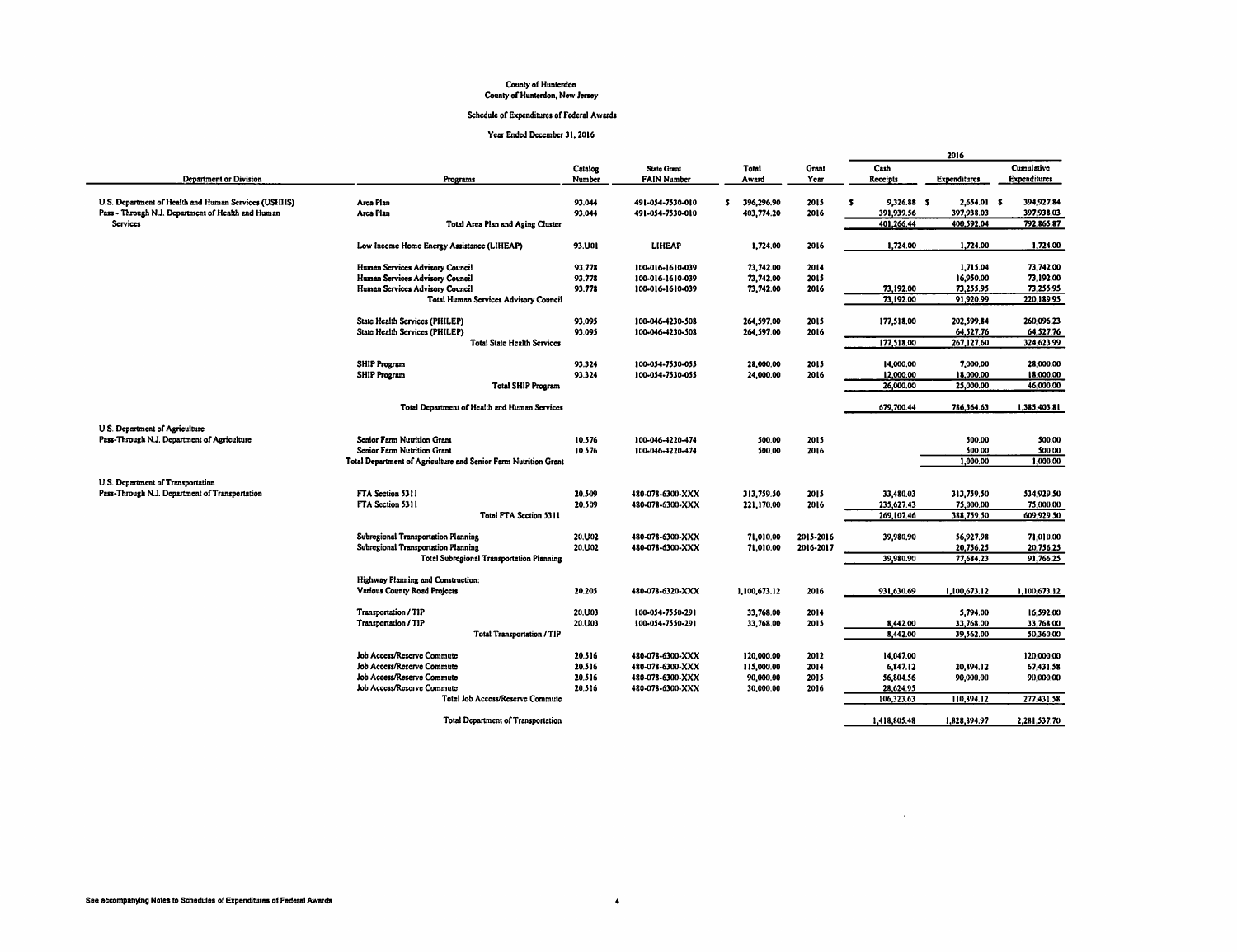# County of Hunterdon<br>County of Hunterdon, New Jersey

#### Schedule of Expenditures of Federal Awards

|                                                                                                    | Year Enged December 31, 2016                      |                   |                                          |                           |                      |                         | 2016                   |                            |
|----------------------------------------------------------------------------------------------------|---------------------------------------------------|-------------------|------------------------------------------|---------------------------|----------------------|-------------------------|------------------------|----------------------------|
| <b>Department or Division</b>                                                                      | Programs                                          | Catalog<br>Number | <b>State Grant</b><br><b>FAIN Number</b> | Total<br>Award            | Grant<br>Year        | Cash<br>Receipts        | Expenditures           | Cumulative<br>Expenditures |
| U.S. Department of Veterans Affairs                                                                | <b>Veterans Transportation</b>                    | 64.035            | 100-067-3610-058                         | $\mathbf{s}$<br>15.000.00 | 2014                 | 2.500.00<br>\$          |                        | $\mathbf{s}$<br>15,000,00  |
| Pass-Through N.J. Department of Transportation                                                     | <b>Veterans Transportation</b>                    | 64.035            | 100-067-3610-058                         | 15,000.00                 | 2015                 | 12,500.00 \$            | 15,000.00              | 15,000.00                  |
|                                                                                                    | <b>Veterans Transportation</b>                    | 64.035            | 100-067-3610-058                         | 15 000.00                 | 2016                 |                         | 15,000.00              | 15,000.00                  |
|                                                                                                    |                                                   |                   |                                          |                           |                      | 15,000.00               | 30,000.00              | 45,000.00                  |
|                                                                                                    | <b>Total Department of Veterans Affairs</b>       |                   |                                          |                           |                      | 15,000.00               | 30,000.00              | 45,000.00                  |
| U.S. Department of Justice                                                                         |                                                   |                   |                                          |                           |                      |                         |                        |                            |
| Pass - Through N.J. Department of Law and Public Safety                                            |                                                   |                   |                                          |                           |                      |                         |                        |                            |
|                                                                                                    | <b>SANE/SART</b><br><b>SANE/SART</b>              | 16.582            | 100-066-1500-XXX                         | 56,825.00                 | 2015                 | 3,772.55                |                        | 56,825.00                  |
|                                                                                                    | <b>Total SANE/SART</b>                            | 16.582            | 100-066-1500-XXX                         | 68,110.00                 | 2016                 | 3,772.55                | 59,155.83<br>59,155.83 | 59,155.83<br>115,980.83    |
|                                                                                                    |                                                   |                   |                                          |                           |                      |                         |                        |                            |
|                                                                                                    | Victim Assistance Grant                           | 16.575            | 100-066-1020-142                         | 82,461.00                 | 2012-2013            |                         | 175.00                 | 26,486.25                  |
|                                                                                                    | Victim Assistance Grant                           | 16.575            | 100-066-1020-142                         | 82.461.00                 | 2015-2016            | 63,320.80               | 68,717.00              | 82,461.00                  |
|                                                                                                    | Victim Assistance Grant                           | 16.575            | 100-066-1020-142                         | 82,461.00                 | 2016-2017            |                         | 42,430.00              | 42,430.00                  |
|                                                                                                    | <b>Total Victim Assistance Grant</b>              |                   |                                          |                           |                      | 63,320.80               | 111,322.00             | 151,377.25                 |
|                                                                                                    | <b>Total Department of Justice</b>                |                   |                                          |                           |                      | 67,093.35               | 170,477.83             | 267,358.08                 |
| U.S. Department of Homeland Security                                                               |                                                   |                   |                                          |                           |                      |                         |                        |                            |
| Pass - Through N.J. Department of Law and Public Safety                                            | <b>Homeland Security</b>                          | 97.067            | 100-066-1005-006-09                      |                           |                      |                         |                        |                            |
|                                                                                                    | <b>Homeland Security</b>                          | 97.067            | 100-066-1005-006-09                      | 169,680.00<br>156,336.17  | 2014<br>2015         | 168,532.65<br>61,404.00 | 12,967.05<br>84.287.00 | 69,058.55<br>239,852.60    |
|                                                                                                    | <b>Total Homeland Security</b>                    |                   |                                          |                           |                      | 229,936.65              | 97,254.05              | 308,911.15                 |
|                                                                                                    |                                                   |                   |                                          |                           |                      |                         |                        |                            |
|                                                                                                    | FEMA Performance Grant                            | 97.042            | 100-066-1200-A70                         | 70,000.00                 | 2013                 |                         | 70,000.00              | 140,000,00                 |
|                                                                                                    | FEMA Performance Grant                            | 97.042            | 100-066-1200-A70                         | 70,000.00                 | 2014                 | 70,000,00               | 15,000,00              | 15,000.00                  |
|                                                                                                    | FEMA Hazard Mitigation Grant                      | 97.039            | HMGP-DR-4086-NJ-04XX                     | 625,480.00                | 2016                 |                         | 447,695.00             | 447,695.00                 |
|                                                                                                    |                                                   |                   |                                          |                           |                      | 70,000.00               | 532,695.00             | 602,695.00                 |
|                                                                                                    | <b>Total Department of Homeland Security</b>      |                   |                                          |                           |                      | 299,936.65              | 629,949.05             | 911,606.15                 |
| U.S. Department of Housing and Urban Development                                                   | Section 8 Housing Choice Vouchers                 | 14.871            | NY-1233V                                 | 4,687,900.00              | 2016                 | 4,680,513.00            | 4,687,900.00           | 4,687,900.00               |
|                                                                                                    | Section 8 Mainstream Vouchers                     | 14.879            | NY-1233V                                 | 540,429.00                | 2016                 | 551,331.00              | 540,429.00             | 540,429.00                 |
|                                                                                                    | Total Department of Housing and Urban Development |                   |                                          |                           |                      | 5,231,844.00            | 5,228,329.00           | 5,228,329.00               |
| U.S. Department of Health and Human Services (USHHHS)<br>N.J. Department of Human Services (NJDHS) |                                                   |                   |                                          |                           |                      |                         |                        |                            |
| Pass-Through N.J. Division of Family Development                                                   |                                                   |                   |                                          |                           |                      |                         |                        |                            |
| Public Assistance:                                                                                 | Temporary Assistance for Needy Families (TANF)    | 93.558            | 100-054-7550-302                         | <b>Not Available</b>      | Not Available        | 312,806.00              | 312,806.00             | 312,806.00                 |
|                                                                                                    |                                                   |                   |                                          |                           |                      | 312,806.00              | 312,806.00             | 312,806.00                 |
| Administrative Cost Relating To Public Assistance                                                  | Temporary Assistance for Needy Families (TANF)    | 93.558            | 100-054-7550-290                         | Not Available             | Not Available        | 117,355.00              | 117,355.00             | 117,355.00                 |
|                                                                                                    | Title IV-D, Child Support and Paternity Program   | 93.563            | 100-054-7550-165                         | Not Available             | Not Available        | 165,815.00              | 165,815.00             | 165,815.00                 |
|                                                                                                    | Title XIX, Medical Assistance Program             | 93.778            | 100-054-7550-162                         | Not Available             | Not Available        | 520,849.00              | 520,849.00             | 520,849.00                 |
|                                                                                                    | Title XX, Social Services Block Grant             | 93.667            | 100-054-7550-057                         | Not Available             | Not Available        | 45,818.00               | 45,818.00              | 45,818.00                  |
|                                                                                                    | State Children's Health Insurance Program         | 93.767            | 100-054-7550-XXX                         | Not Available             | Not Available        | 9,082.00                | 9,032.00               | 9,082.00                   |
|                                                                                                    |                                                   |                   |                                          |                           |                      | 858,919.00              | 858,919.00             | 858,919.00                 |
|                                                                                                    |                                                   |                   |                                          |                           |                      |                         |                        |                            |
| Pass-Through N.J. Division of Medical Assistance and                                               |                                                   |                   |                                          |                           |                      |                         |                        |                            |
| <b>Health Services:</b>                                                                            | Title XIX, Medical Assistance Program             | 93,778            | 100-054-7540-269                         | Not Available             | <b>Not Available</b> | 54.130.00               | 54.130.00              | 54,130.00                  |
| Administrative costs relating to Public Assistance                                                 | Title XIX, Medically Needy Program                | 93.778            | 100-054-7540-269                         | Not Available             | Not Available        | 45,703.00               | 45,703.00              | 45,703.00                  |
|                                                                                                    |                                                   |                   |                                          |                           |                      | 99,833.00               | 99,833.00              | 99,833.00                  |
|                                                                                                    | <b>Total USDHHS / NJDHS</b>                       |                   |                                          |                           |                      | 1.271.558.00            | 1.271.558.00           | 1.271.558.00               |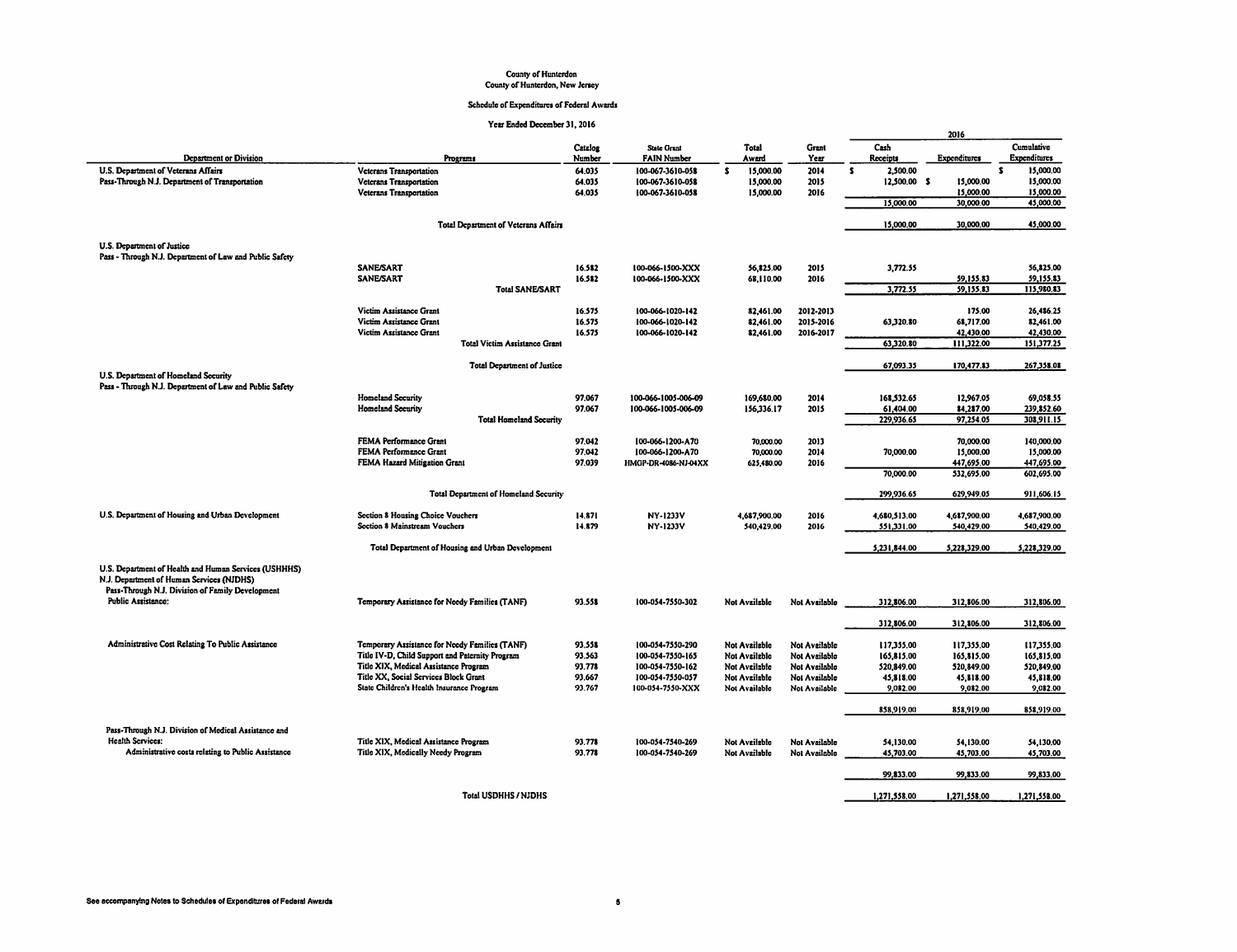# County of Hunterdon<br>County of Hunterdon, New Jersey

#### Schedule of Expenditures of Federal Awards

#### Year Ended December 31, 2016

|                                                                                                                                                           |                                           |                   |                                          |                |               |                      | 2016          |                            |
|-----------------------------------------------------------------------------------------------------------------------------------------------------------|-------------------------------------------|-------------------|------------------------------------------|----------------|---------------|----------------------|---------------|----------------------------|
| Department or Division                                                                                                                                    | Programs                                  | Catalog<br>Number | <b>State Grant</b><br><b>FAIN Number</b> | Total<br>Award | Gran<br>Year  | Cash<br>Receipts     | Expenditures  | Cumulativo<br>Expenditures |
| Social Security Administration<br>Supplemental Security Income                                                                                            | Supplemental Security Income              | 96,006            | Not Available                            | Not Available  | Not Available | 163,611.00 \$<br>- 5 | 163,611.00 \$ | 163,611.00                 |
| U.S. Department of Agriculture/(USDA)<br>New Jersey Department of Human Services (NJDHS)<br>Pass-Through Program From N.J. Division of Family Development | Supplemental Nutrition Assistance Program | 10.551            | 100-054-7550-161                         | Net Available  | Not Available | 746.918.00           | 746,918.00    | 746,918.00                 |
|                                                                                                                                                           | Total Expenditures of Federal Awards      |                   |                                          |                |               | 9.831.146.12         | 10.745.780.48 | 12,150,944.49              |

÷.

 $\sim$ 

 $\mathbf{r}$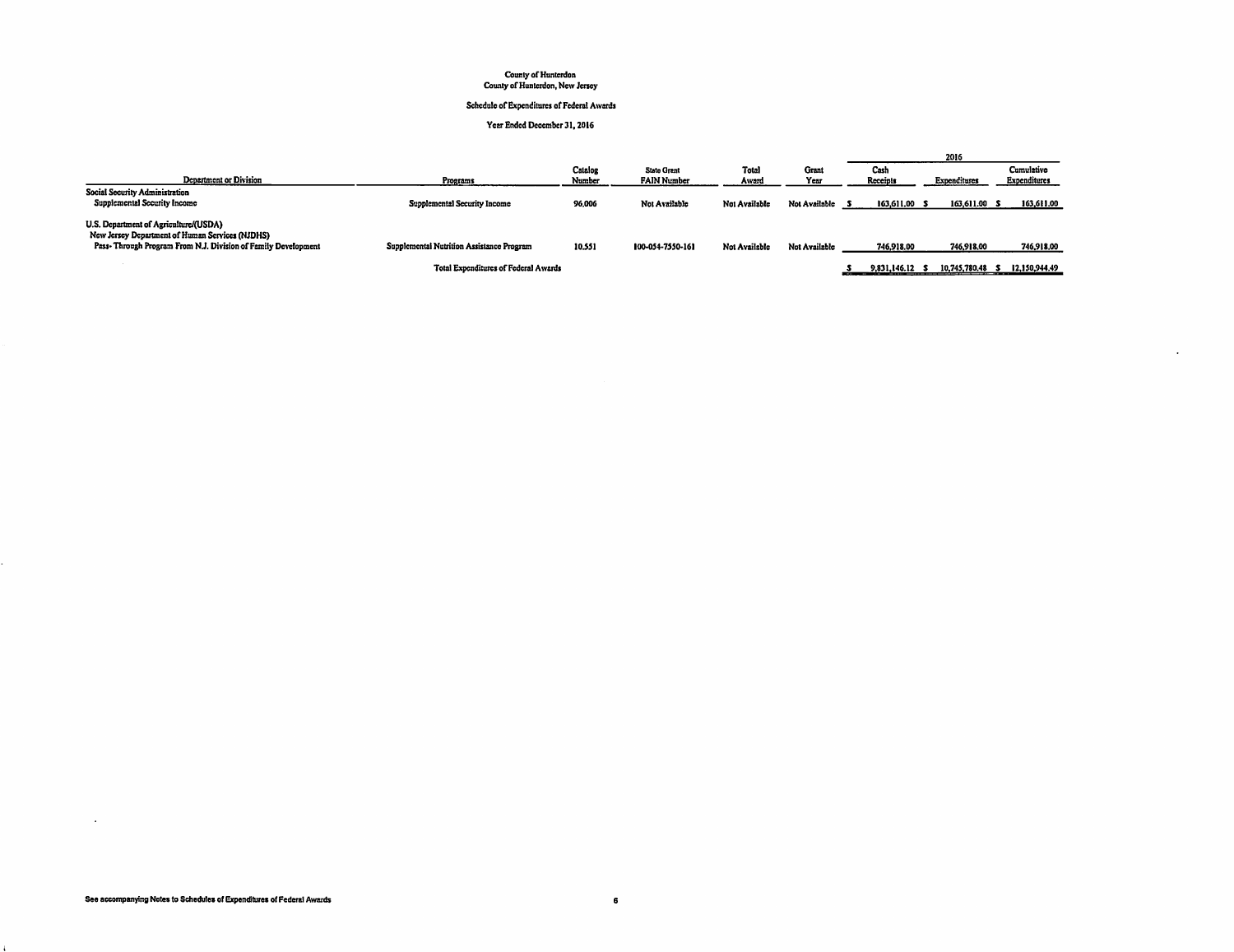#### County of Hunterdon County of Hunterdon, New Jersey

#### Schedule of Expenditures of State Financial Assistance

|                       | <b>State Funding</b> |                                      |                  |                       |       |   |              |   | 2016         |   |              |
|-----------------------|----------------------|--------------------------------------|------------------|-----------------------|-------|---|--------------|---|--------------|---|--------------|
|                       | Department or        |                                      | Total            |                       | Grant |   | Cash         |   |              |   | Cumulative   |
|                       | Division             | Program                              | Award            | <b>Account Number</b> | Year  |   | Receipts     |   | Expenditures |   | Expenditures |
| <b>Human Services</b> |                      |                                      |                  |                       |       |   |              |   |              |   |              |
|                       |                      | Municipal Alliance Program           | \$<br>181,380.00 | 100-082-2000-044      | 2015  | s | 151,582.04   | s | 123.784.32   | s | 164,850.19   |
|                       |                      | Municipal Alliance Program           | 181,380.00       | 100-082-2000-044      | 2016  |   | 13,300.97    |   | 149,461.97   |   | 149,461.97   |
|                       |                      | State/Community Partnership          | 188,094.00       | 100-066-1500-007      | 2015  |   | 32,778.50    |   | 11,332.00    |   | 188,094.00   |
|                       |                      | <b>State/Community Partnership</b>   | 188,094.00       | 100-066-1500-007      | 2016  |   | 166,907.50   |   | 188,094.00   |   | 188,094.00   |
|                       |                      | <b>SSBG/Family Court</b>             | 95,615.00        | 100-054-7550-517      | 2015  |   | 29,711.73    |   | 30,108.00    |   | 95,615.00    |
|                       |                      | <b>SSBG/Family Court</b>             | 95,615.00        | 100-054-7550-517      | 2016  |   | 67,734.00    |   | 95,615.00    |   | 95,615.00    |
|                       |                      | <b>Title XX Transportation</b>       | 124,434.00       | 100-054-7545-039      | 2015  |   |              |   | 62,112.00    |   | 124,434.00   |
|                       |                      | Title XX Transportation              | 124,434.00       | 100-054-7545-039      | 2016  |   | 124,434.00   |   | 89.745.00    |   | 89,745.00    |
|                       |                      | Personal Assistance Services Program | 38,037.00        | 100-054-7545-005      | 2014  |   |              |   | 20,076.00    |   | 38,037.00    |
|                       |                      | Personal Assistance Services Program | 38,037.00        | 100-054-7545-005      | 2015  |   |              |   | 3,986.00     |   | 18,552.00    |
|                       |                      | Personal Assistance Services Program | 38,037.00        | 100-054-7545-005      | 2016  |   | 38,037.00    |   | 16,463.00    |   | 16,463.00    |
|                       |                      | <b>SSH Homeless</b>                  | 165,378.00       | 100-054-7550-072      | 2013  |   |              |   | 11,545.00    |   | 108,998.00   |
|                       |                      | <b>SSH Homeless</b>                  | 128,844.00       | 100-054-7550-072      | 2015  |   | 27,074.97    |   | 9,799.00     |   | 108,343.00   |
|                       |                      | <b>SSH Homeless</b>                  | 128,844.00       | 100-054-7550-072      | 2016  |   |              |   | 101,223.00   |   | 128,844.00   |
|                       |                      | <b>SSH Homeless</b>                  | 128,844.00       | 100-054-7550-072      | 2017  |   | 32,211.00    |   | 128,844.00   |   | 128,844.00   |
|                       |                      | Comprehensive Alcohol Program        | 247,838,00       | Not Available         | 2013  |   | 81,933,00    |   |              |   | 246,022.00   |
|                       |                      | Comprehensive Alcohol Program        | 247,465.00       | Not Available         | 2015  |   | 122,527.54   |   | 33,859.94    |   | 238,186.60   |
|                       |                      | Comprehensive Alcohol Program        | 227,968.00       | Not Available         | 2016  |   | 177,235.40   |   | 227,778.00   |   | 227,778.00   |
|                       |                      | Right-to-Know                        | 9,618.00         | 100-048-4771-105      | 2015  |   | 9,618.00     |   |              |   |              |
|                       |                      | Right-to-Know                        | 9,618.00         | 100-048-4771-105      | 2016  |   | 2,404.50     |   |              |   |              |
|                       |                      | Casino Revenue                       | 341,016.00       | 078-491-6050-001      | 2015  |   | 78,621.55    |   | 1,148.54     |   | 341,016.00   |
|                       |                      | Casino Revenue                       | 351,472.00       | 078-491-6050-001      | 2016  |   | 222,464.90   |   | 351,472.00   |   | 351,472.00   |
|                       |                      | <b>Total Human Services</b>          |                  |                       |       |   | 1,378,576.60 |   | 1,656,446.77 |   | 3,048,464.76 |
| Community Affairs     |                      | <b>Universal Service Fund</b>        | 1,901.00         | 100-022-8050-B13      | 2015  |   | 1,248.00     |   | 1,248.00     |   | 1,248.00     |
|                       |                      | Universal Service Fund               | 1,130.00         | 100-022-8050-B13      | 2016  |   |              |   | 1,130.00     |   | 1,130.00     |
|                       |                      | Low Income Energy Assistance         | 1,766.00         | 100-022-8050-182      | 2015  |   |              |   | 1,766.00     |   | 1,766.00     |
|                       |                      | Area Plan                            | 396,296.90       | 100-054-7530-XXX      | 2015  |   |              |   | 2,261.02     |   | 350,126.50   |
|                       |                      | Area Plan                            | 396,296.90       | 100-054-7530-XXX      | 2016  |   |              |   | 338,984.25   |   | 338,984.25   |
|                       |                      | <b>Total Community Affairs</b>       |                  |                       |       |   | 1,248.00     |   | 345,389.28   |   | 693,254.76   |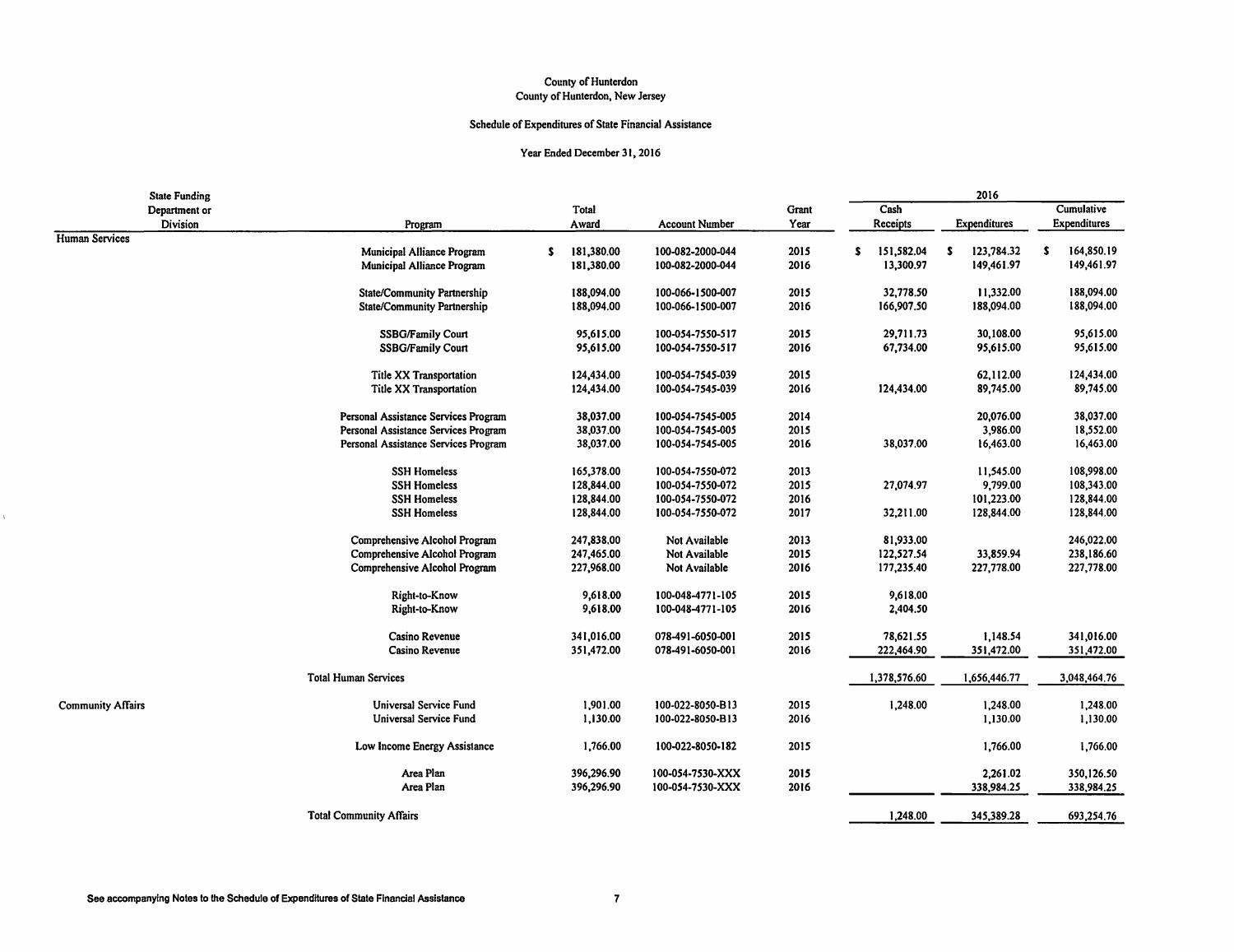#### County of Hunterdon County of Hunterdon, New Jersey

#### Schedule of Expenditures of State Financial Assistance

| <b>State Funding</b>              |                                             |                  |                       |       |                  | 2016          |                     |
|-----------------------------------|---------------------------------------------|------------------|-----------------------|-------|------------------|---------------|---------------------|
| Department or                     |                                             | Total            |                       | Grant | Cash             |               | Cumulative          |
| <b>Division</b>                   | Program                                     | Award            | <b>Account Number</b> | Year  | Receipts         | Expenditures  | <b>Expenditures</b> |
| <b>Environmental Protection</b>   | Solid Waste Services Tax                    | 282,000.00<br>s. | 752-042-4900-008      | 2011  |                  | s<br>5,177.31 | 274,921.98<br>s     |
|                                   | Solid Waste Services Tax                    | 114,000.00       | 752-042-4900-008      | 2015  |                  | 24,748.19     | 109,672.19          |
|                                   | Solid Waste Services Tax                    | 143,320.00       | 752-042-4900-008      | 2016  | \$<br>143,320.00 | 104,721.06    | 104,721.06          |
|                                   |                                             |                  |                       |       |                  |               |                     |
|                                   | <b>Clean Communities</b>                    | 68,257.23        | 765-042-4900-005      | 2015  |                  | 35,893.15     | 68,257.23           |
|                                   | <b>Clean Communities</b>                    | 94,177.00        | 765-042-4900-005      | 2016  | 94,177.00        | 60,278.51     | 60,278.51           |
|                                   | <b>CEHA</b>                                 | 133,500.00       | 100-042-4840-094      | 2015  |                  | 28,872.80     | 130,500.00          |
|                                   | <b>CEHA</b>                                 | 139,000.00       | 100-042-4840-094      | 2016  | 73,465.00        | 135,890.50    | 135,890.50          |
|                                   | <b>CEHA</b>                                 | 138,700.00       | 100-042-4840-094      | 2017  |                  | 5,100.70      | 5,100.70            |
|                                   | Mosquito Vector Control                     | Not Available    | Not Available         | 2016  |                  | 28,988.67     | 28,988.67           |
|                                   | <b>Hazard Mitigation</b>                    | 150,000.00       | Not Available         | 2015  |                  | 124,280.00    | 150,000.00          |
|                                   | Open Space Preservation                     | 240,020.31       | 100-062-4510-036      | 2016  | 240,020.31       | 240,020.31    | 240,020.31          |
|                                   | <b>Total Environmental Protection</b>       |                  |                       |       | 550,982.31       | 793,971.20    | 1,308,351.15        |
| Justice                           | <b>Narcotics Task Force</b>                 | 43,969.00        | Not Available         | 2015  |                  | 25,648.00     | 43,968.00           |
|                                   | <b>Narcotics Task Force</b>                 | 42,785.00        | Not Available         | 2016  | 25,649.00        | 21,390.00     | 21,390.00           |
|                                   |                                             |                  |                       |       |                  |               |                     |
|                                   | <b>Body Armor Program</b>                   | 10,975.71        | 718-066-1020-001      | 2013  |                  | 4,724.11      | 10,975.71           |
|                                   | <b>Body Armor Program</b>                   | 8,585.81         | 718-066-1020-001      | 2014  |                  | 2,213.07      | 8,527.20            |
|                                   | <b>Body Armor Program</b>                   | 6,132.71         | 718-066-1020-001      | 2016  | 6,132.71         |               |                     |
|                                   | Prosecutor Led Mental Health                | 150,000.00       | Not Available         | 2016  |                  | 72,000.00     | 72,000.00           |
|                                   | <b>Total Justice</b>                        |                  |                       |       | 31,781.71        | 125,975.18    | 156,860.91          |
| <b>Cultural Heritage</b>          | <b>State Council on Arts</b>                | 66,464.00        | 100-074-2530-032      | 2015  |                  | 13,843.00     | 72,325.00           |
|                                   | <b>State Council on Arts</b>                | 66,464.00        | 100-074-2530-032      | 2016  |                  |               |                     |
|                                   |                                             |                  |                       |       | 33,232.00        | 54,047.98     | 54,047.98           |
|                                   | <b>Total Cultural Heritage</b>              |                  |                       |       | 33,232.00        | 67,890.98     | 126,372.98          |
| N.J. Department of Transportation | State Road Aid-Various County Road Projects | 4,257,637.00     | 480-078-6320          | 2016  | 4,257,637.00     | 4,257,637.00  | 4,257,637.00        |
|                                   | FTA Section 5311                            | 156,879.75       | 076-6300-480-XXX-XX   | 2015  |                  | 156,879.75    | 156,879.75          |
|                                   | FTA Section 5311                            | 37,500.00        | 076-6300-480-XXX-XX   | 2016  |                  | 37,500.00     | 37,500.00           |
|                                   | Total N.J. Department of Transportation     |                  |                       |       | 4,257,637.00     | 4,452,016.75  | 4,452,016.75        |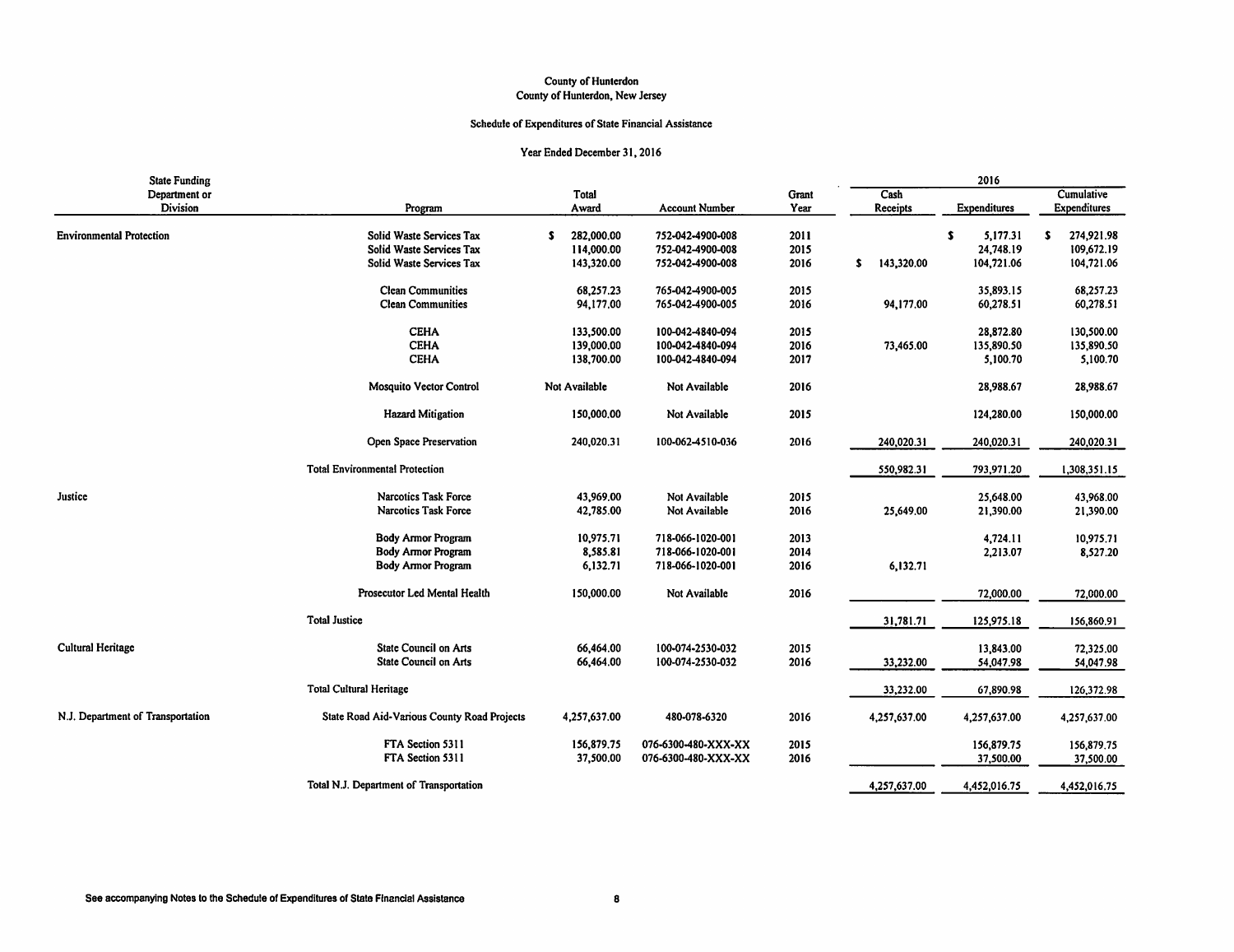#### County of Hunterdon County of Hunterdon, New Jersey

#### Schedule of Expenditures of State Financial Assistance

#### Year Ended December 31, 2016

| <b>State Funding</b>                             |                                                                   |                                |                                      |                                |                          | 2016                     |                          |
|--------------------------------------------------|-------------------------------------------------------------------|--------------------------------|--------------------------------------|--------------------------------|--------------------------|--------------------------|--------------------------|
| Department or                                    |                                                                   | Total                          |                                      | Grant                          | Cash                     |                          | Cumulative               |
| <b>Division</b>                                  | Program                                                           | Award                          | <b>Account Number</b>                | Year                           | Receipts                 | Expenditures             | Expenditures             |
| N.J. Department of State                         | <b>PARIS Grant</b>                                                | Not Available                  | Not Available                        | 2010                           |                          | 455,335.41               | 455,335.41               |
|                                                  | Total N.J. Department of State                                    |                                |                                      |                                |                          | 455,335.41               | 455,335.41               |
| N.J. Historical Commission                       | County History Partnership Grant                                  | 32,490.00                      | Not Available                        | 2016                           | 24,368.00                |                          |                          |
|                                                  | Total N.J. Historical Commission                                  |                                |                                      |                                | 24,368.00                |                          |                          |
| N.J. Department of Human Services (NJDHS)        | WFNJ General Assistance (G.A.)                                    | Not Available                  | 100-054-7550-121                     | Not Available                  | 500.658.00               | 500,658.00               | 500,658.00               |
| Division of Family Development                   | WFNJ General Administrative Costs<br>Supplemental Security Income | Not Available<br>Not Available | 100-054-7550-121<br>100-054-7550-125 | Not Available<br>Not Available | 255,322.00<br>200,416.00 | 255,322.00<br>200,416.00 | 255,322.00<br>200,416.00 |
|                                                  | Total N.J. Department of Human Services (NJDHS)                   |                                |                                      |                                | 956,396.00               | 956,396.00               | 956,396.00               |
| Total expenditures of state financial assistance |                                                                   |                                |                                      |                                | \$7,234,221.62           | 8,853,421.57             | \$11,197,052.72          |

 $\sim$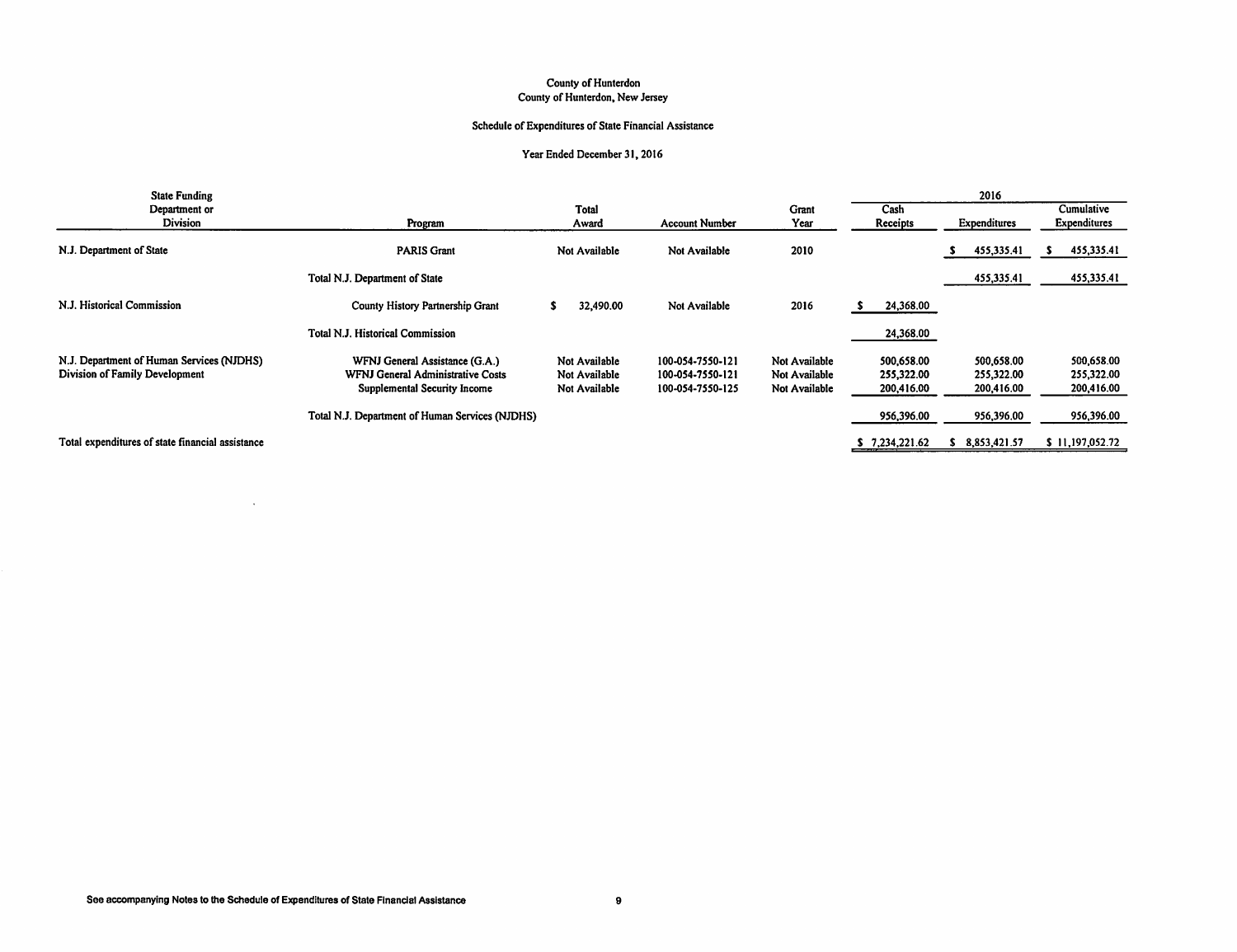# **County of Hunterdon, New Jersey Notes to Schedules of Expenditures of Federal Awards and State Financial Assistance Year Ended December 31, 2016**

#### **Note 1- General:**

The accompanying schedules of expenditures of federal awards and state financial assistance present the activity of all federal award and state financial assistance programs of the County of Hunterdon. To the extent identified, the federal award and state financial assistance that passed through other governmental agencies is included on the schedules of expenditures of federal awards and state financial assistance. Federal and State grants administered by the Hunterdon County Department of Public Housing and Department of Human Services, Division of Social Services were audited by other auditors which have provided copies to the County's auditor, Wiss & Company, LLP.

#### **Note 2** - **Basis of Accounting:**

Expenditures, as reported in the accompanying Schedules of Federal Awards and State Financial Assistance, reflect cash disbursements charged directly to a grant program.

#### **Note 3** - **Relationship to Financial Statements:**

Amounts reported in the accompanying schedules agree with amounts reported in the County's and each Department's financial statements.

#### **Note 4** - **Relationship to Federal and State Financial Reports:**

Amounts reported in the accompanying schedules agree with the amounts reported in the related federal and state financial reports, where required.

#### **Note 5- Contingencies:**

Each of the grantor agencies reserves the right to conduct additional audits of the County's grant programs. However, the County's management does not believe such audits would result in material amounts of disallowed costs.

#### **Note 6** - **Indirect Costs:**

The County did not utilize the 10% de minimus indirect cost rate.

#### **Note** 7 - **Subsequent Events:**

Management has reviewed and evaluated all events and transactions from December 31, 2016 through September 29, 2017, the date that the financial statements are issued for possible disclosure and recognition in the financial statements, and no items have come to the attention of the County that would require disclosure.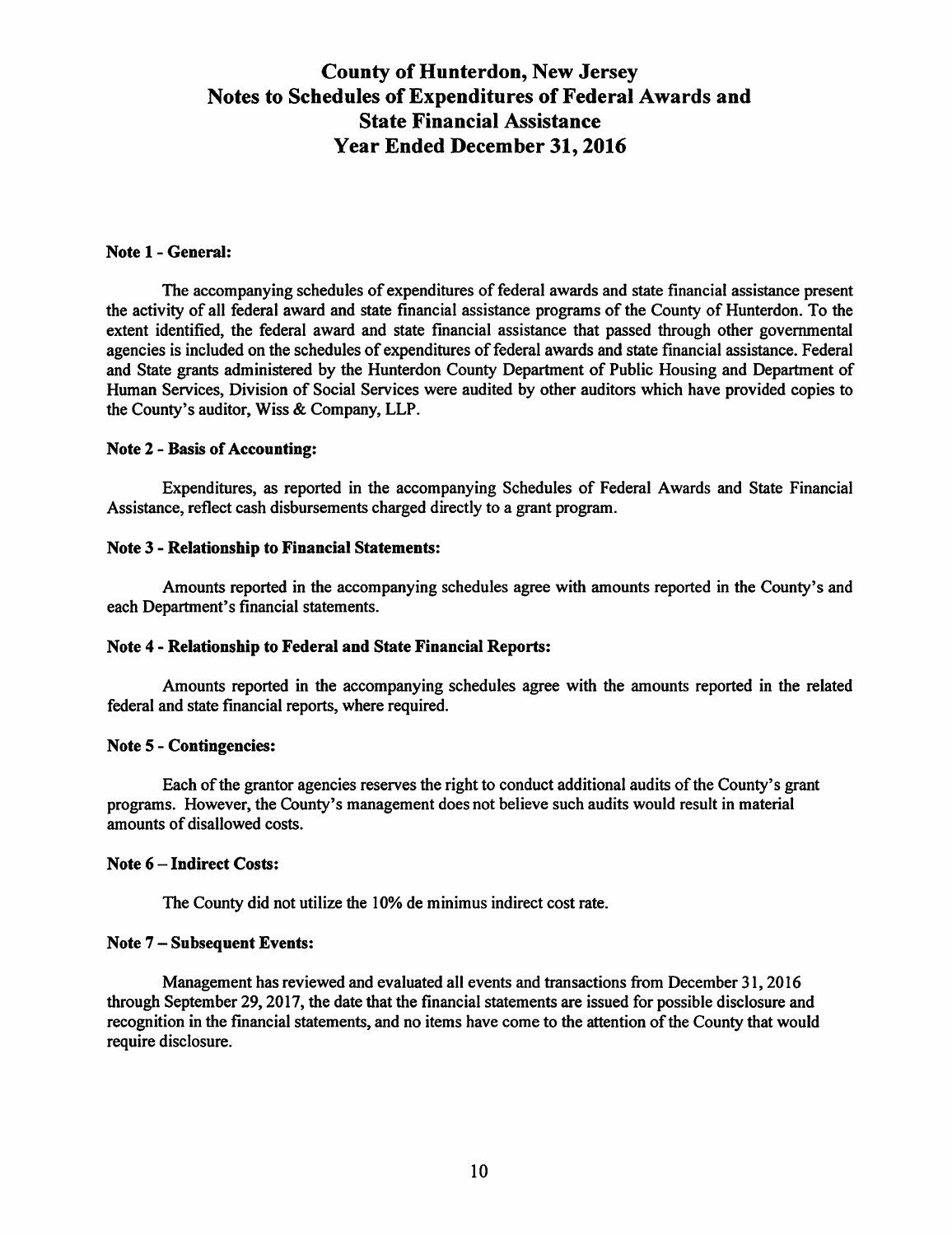# **Schedule of Findings and Questioned Costs For the Year Ended December 31, 2016**

# **Section I-Summary of Auditors' Results**

#### **Financial Statements**

Type of auditor's report issued: Unmodified - Regulatory Basis; Adverse-U.S. GAAP

Internal Control over financial reporting:

| Are any material weaknesses identified?                                                                                                  |     | Yes                 | X  | No               |
|------------------------------------------------------------------------------------------------------------------------------------------|-----|---------------------|----|------------------|
| Are any significant deficiencies identified?                                                                                             |     | Yes                 | X. | None<br>Reported |
| Noncompliance material to the financial<br>statements noted?                                                                             |     | Yes                 | X. | No               |
| <b>Federal Awards</b>                                                                                                                    |     |                     |    |                  |
| Dollar threshold used to distinguish between Type A and<br>Type B programs:                                                              |     | \$750,000           |    |                  |
| Auditee qualified as low-risk auditee?                                                                                                   | Yes | $\mathbf{X}$        |    | <b>No</b>        |
| Type of auditors' report issued on compliance for major<br>federal programs:                                                             |     | Unmodified          |    |                  |
| Internal control over major federal programs:                                                                                            |     |                     |    |                  |
| Are any material weaknesses identified?                                                                                                  | Yes | X.                  |    | No               |
| Are any significant deficiencies identified?                                                                                             |     | Yes<br>$\mathbf{X}$ |    | None<br>Reported |
| Any audit findings disclosed that are required to be<br>reported in accordance with 2 CFR Section 200.516(a) of<br>the Uniform Guidance? | Yes | X                   |    | No               |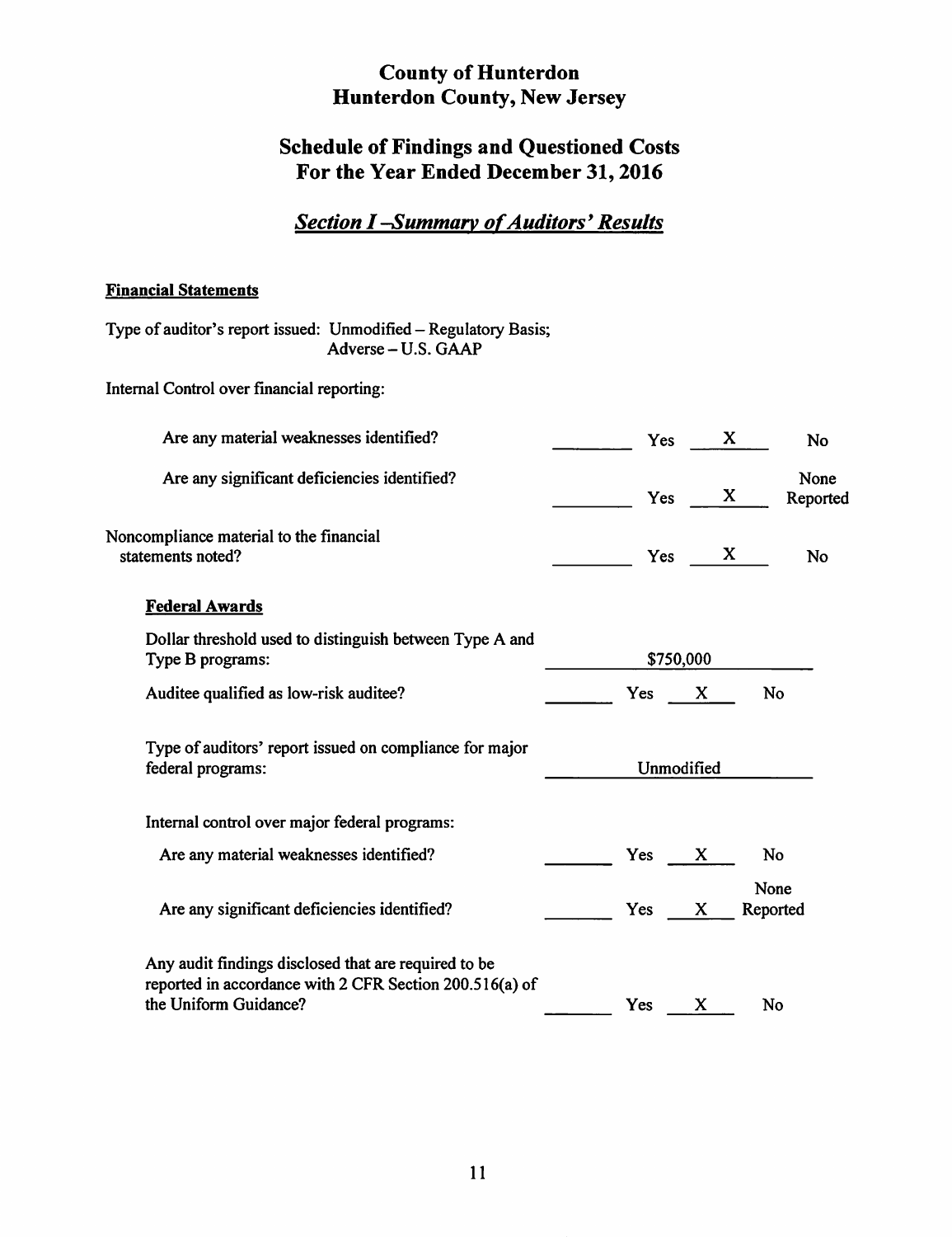# **Schedule of Findings and Questioned Costs For the Year Ended December 31, 2016**

# **Section I-Summary of Auditors' Results**

Identification of major federal programs:

| <b>CFDA</b> Number(s) | <b>Name of Federal Program or Cluster</b>                  |
|-----------------------|------------------------------------------------------------|
| 97.039                | <b>FEMA Hazardous Mitigation</b>                           |
| 20.205                | <b>Highway Planning and Construction</b>                   |
| 14.871                | Section 8 Housing Choice Vouchers                          |
| 14.879                | <b>Section 8 Housing Mainstream Vouchers</b>               |
| 10.551                | <b>Supplemental Nutrition Assistance Program</b><br>(SNAP) |
| 93.558                | Temporary Assistance for Needy Families<br>TANF)           |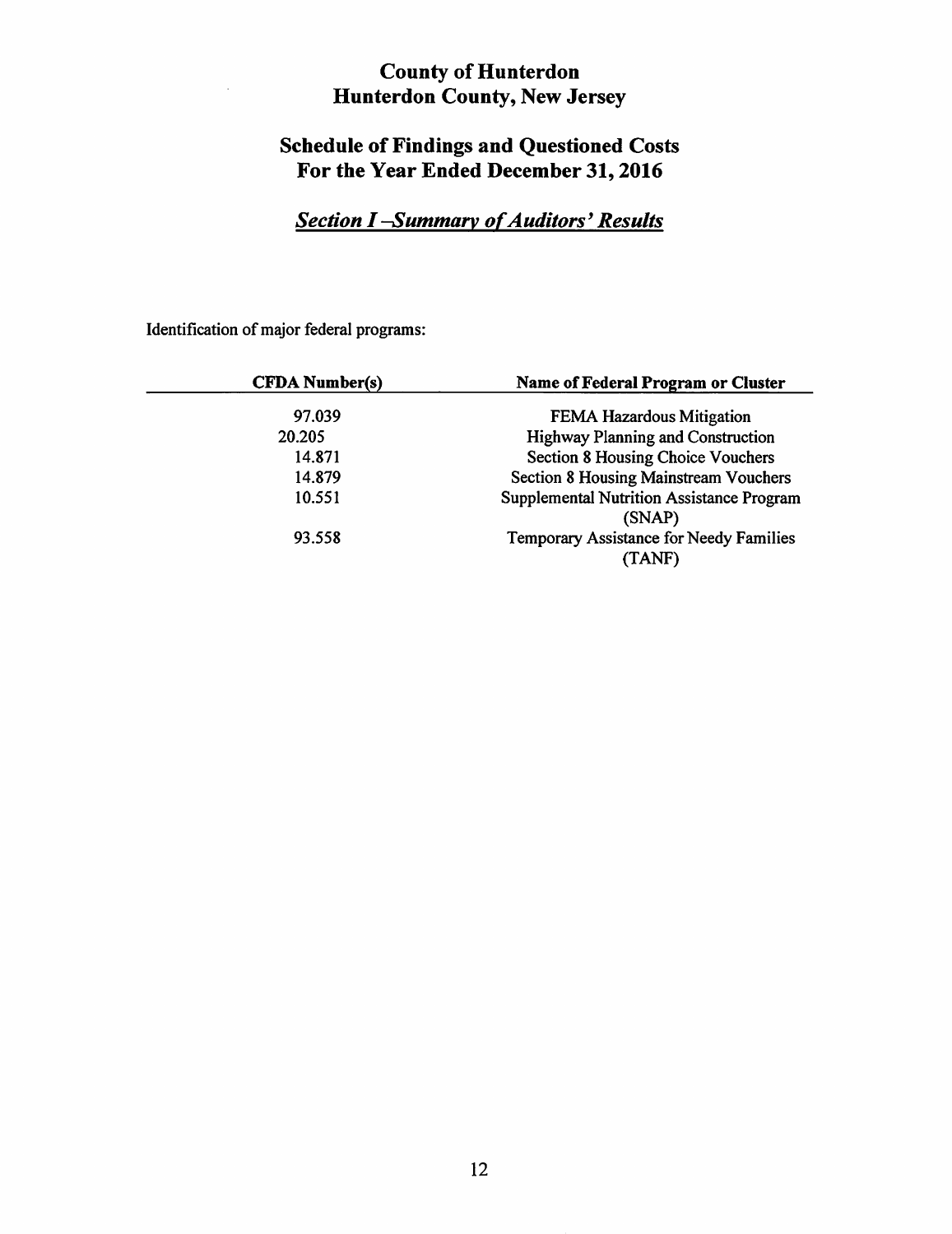# **Schedule of Findings and Questioned Costs For the Year Ended December 31, 2016**

# **Section I-Summary of Auditors' Results**

## **State Awards**

| Internal Control over major state programs:                                                                |                                   |                                                             |     |            |                  |
|------------------------------------------------------------------------------------------------------------|-----------------------------------|-------------------------------------------------------------|-----|------------|------------------|
| Are any material weaknesses identified?                                                                    |                                   |                                                             | Yes | X          | No               |
| Are any significant deficiencies identified?                                                               |                                   |                                                             | Yes | X          | None<br>Reported |
| Type of auditor's report issued on compliance for major state<br>programs                                  |                                   |                                                             |     | Unmodified |                  |
| Any audit findings disclosed that are required to be reported in<br>accordance with NJ OMB Circular 15-08? |                                   |                                                             | Yes | X          | No               |
| Identification of major state programs:                                                                    |                                   |                                                             |     |            |                  |
| Program Number(s)                                                                                          |                                   | Name of State Program or Cluster                            |     |            |                  |
| 480-078-6320                                                                                               |                                   | New Jersey Department of<br>Transportation - State Road Aid |     |            |                  |
| 100-054-7550-125                                                                                           |                                   | <b>Supplemental Security Income</b>                         |     |            |                  |
| 100-054-7550-121                                                                                           |                                   | <b>WFNJ-General Assistance</b>                              |     |            |                  |
| 100-054-7550-121                                                                                           | WFNJ-General Administrative Costs |                                                             |     |            |                  |
|                                                                                                            |                                   |                                                             |     |            |                  |

| Dollar threshold used to distinguish between type A and B programs: |  |     | \$750,000 |           |  |
|---------------------------------------------------------------------|--|-----|-----------|-----------|--|
| Auditee qualified as low-risk auditee?                              |  | Yes |           | <b>No</b> |  |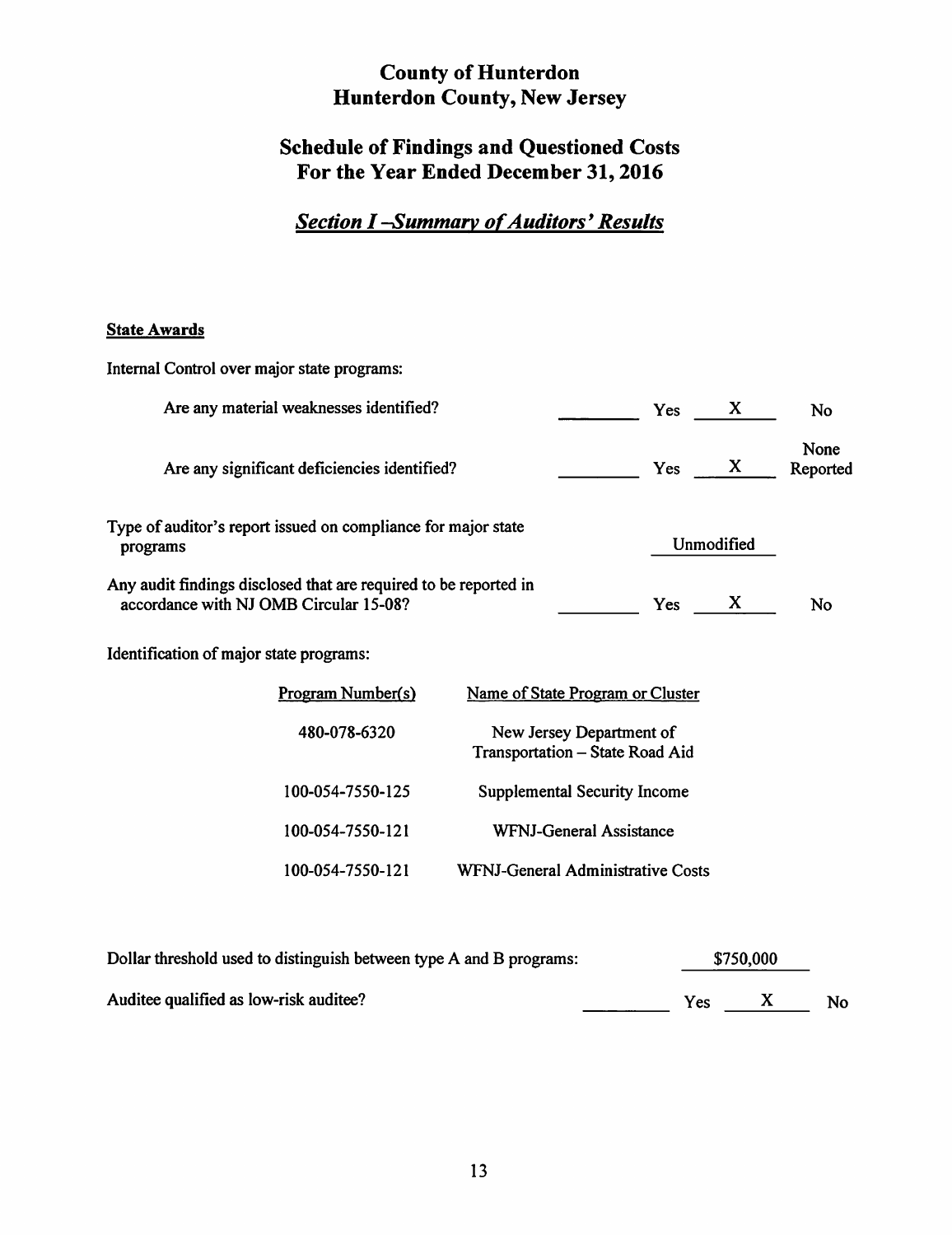# **Schedule of Findings and Questioned Costs For the Year Ended December 31, 2016**

# *Section* II *-Schedule of Financial Statement Findings*

Issued under separate cover in Wiss & Company, LLP's report dated September 29, 2017.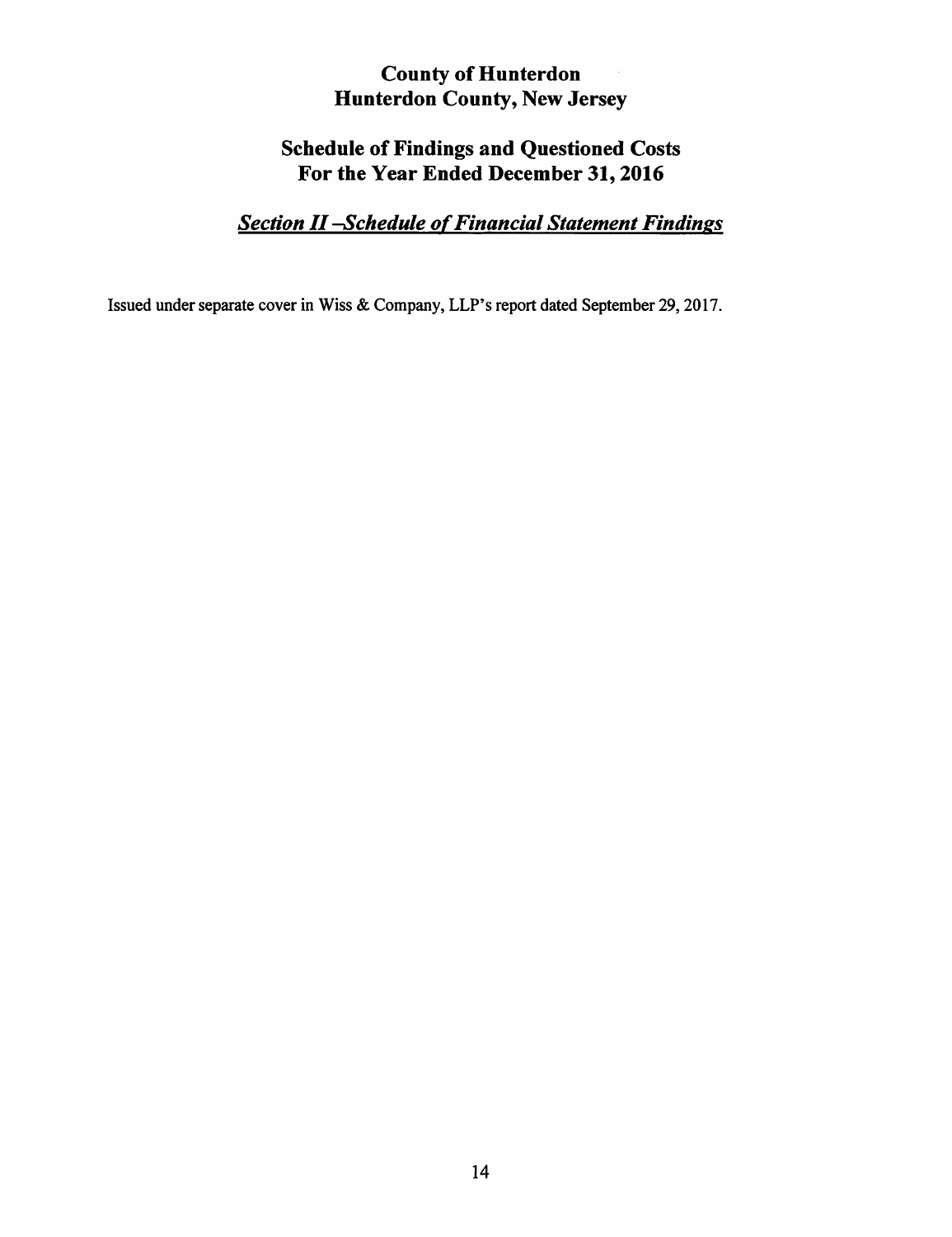# **Schedule of Findings and Questioned Costs For the Year Ended December 31, 2016**

# *Section* III - *Federal and State Financial Assistance Findings and Questioned Costs*

This section identifies the significant deficiencies, material weaknesses, and instances of noncompliance, including questioned costs, related to the audit of major federal and state programs.

**None Noted.**